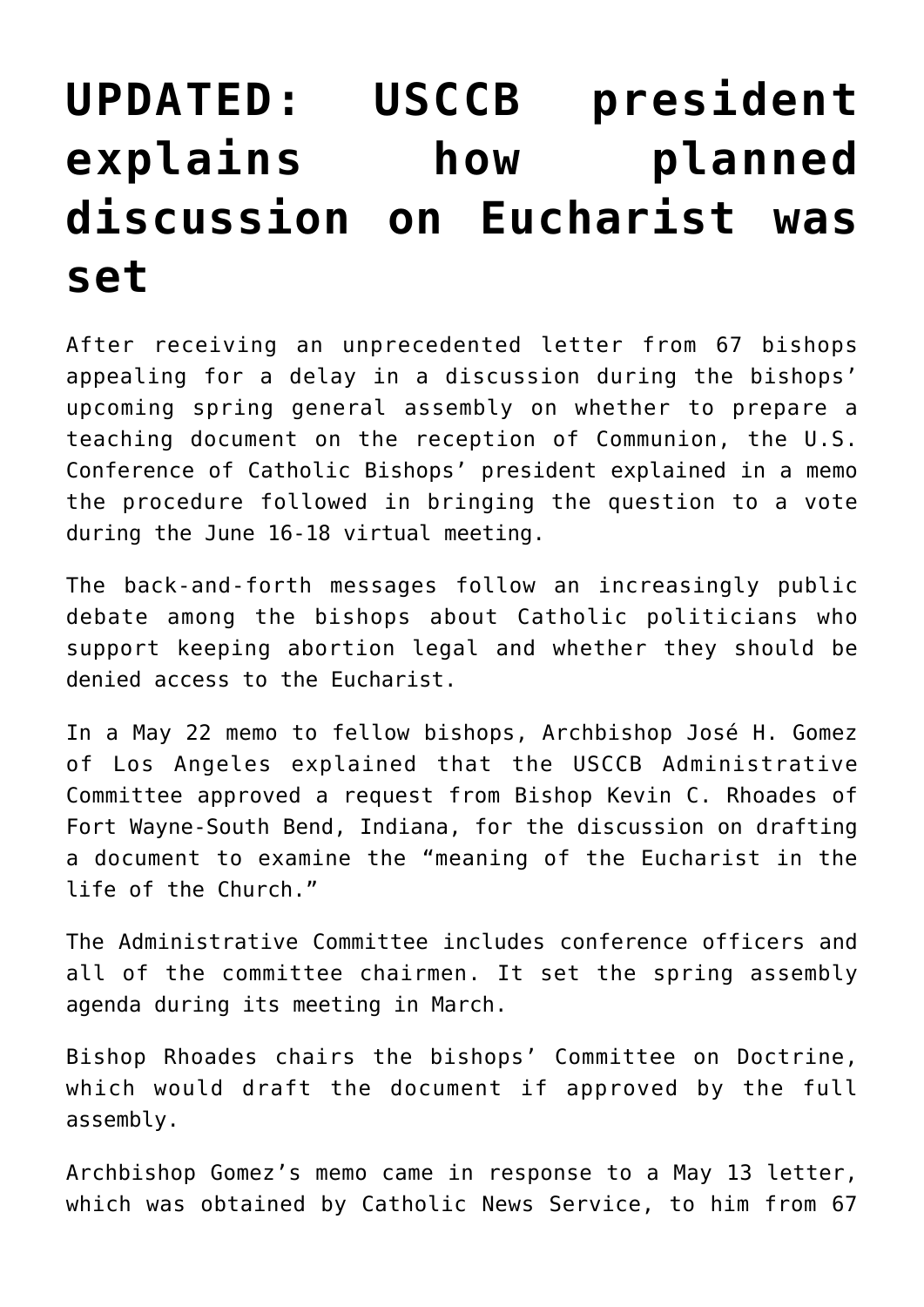bishops who asked that any discussion on "eucharistic coherence" be removed from the assembly agenda.

The Pillar, a news and analysis website covering the Catholic Church, first reported on the bishops' letter, which cites May 7 correspondence from Cardinal Luis Ladaria, prefect of the Congregation for the Doctrine of the Faith at the Vatican, to Archbishop Gomez.

The bishops wrote that "we respectfully urge that all conference-wide discussion and committee work on the topic of eucharistic worthiness and other issues raised by the Holy See be postponed until the full body of bishops is able to meet in person."

Four cardinals are among those signing the letter: Cardinal Blase J. Cupich of Chicago, Cardinal Wilton D. Gregory of Washington, Cardinal Sean P. O'Malley of Boston and Cardinal Joseph W. Tobin of Newark, New Jersey.

Archbishop Gomez said USCCB rules require that the body of bishops first be asked whether to issue a document on a particular topic. Bishop Rhoades took such a step by asking the Administrative Committee to include time on the spring agenda to discuss such a question. The committee agreed.

The process, the memo explained, involves the creation of an "Action Item" for the bishops to consider.

"Importantly, the Action Item does not ask the body to approve a final statement, but only whether drafting of a text may begin," the memo said.

It added that if the action is approved, the doctrine committee would begin its work, subject to the conference's "usual process of consultation, modification and amendment" when presented for consideration at a future general assembly.

"As you will note, the focus of this proposed teaching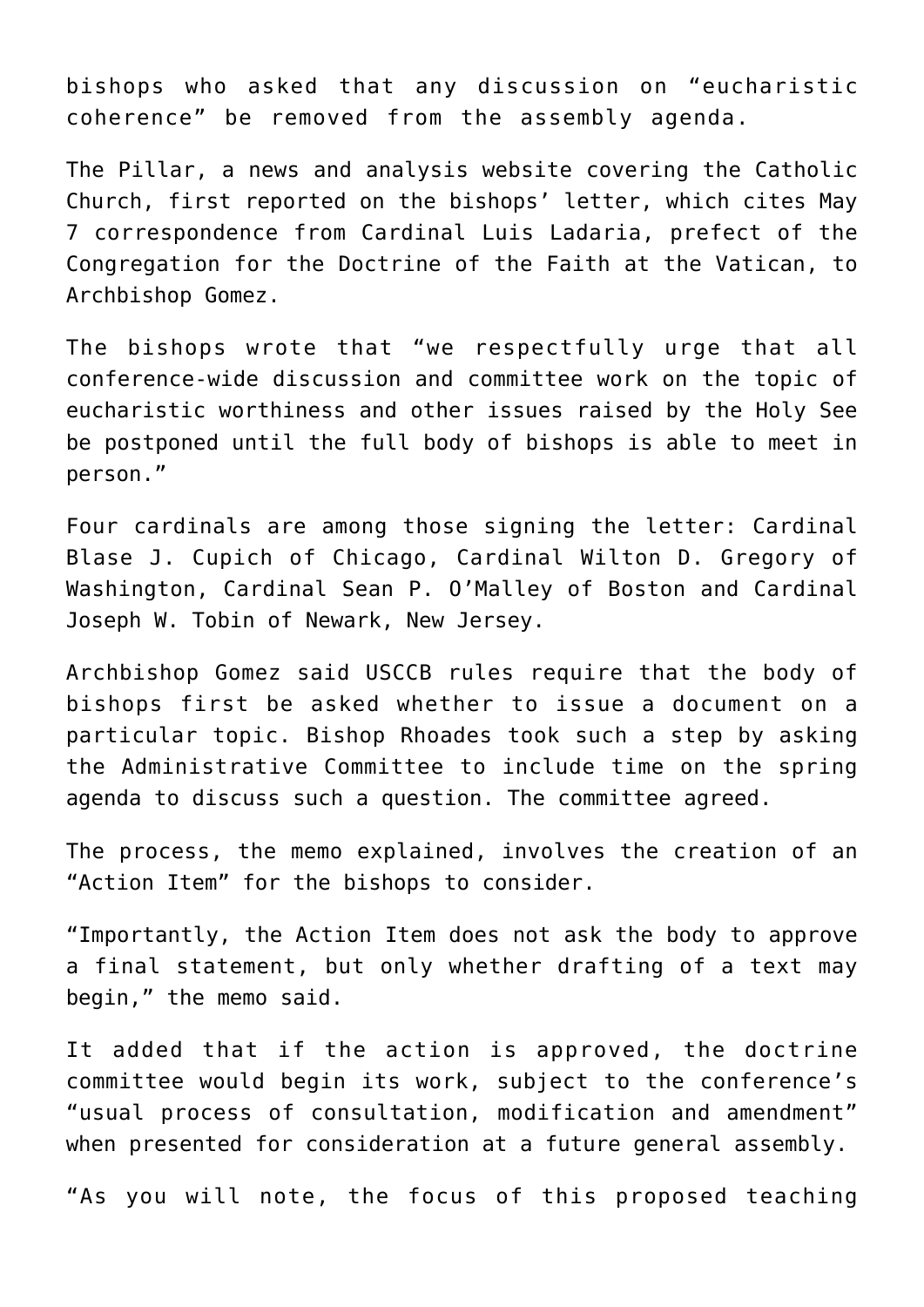document is on how best to help people to understand the beauty and mystery of the Eucharist as the center of their Christian lives," the archbishop wrote.

Archbishop Gomez's memo included a draft, dated May 14, of an outline of a possible document with the proposed title "The Mystery of the Eucharist in the life of the Church: Why It Matters."

It outlines three parts, subtitled "The Eucharist, A Mystery to be Believed," "The Eucharist, A Mystery to be Celebrated" and "The Eucharist: A Mystery to be Lived."

Each part has three topics that would be addressed including, respectively, the real presence of the body and blood of Christ in Communion, unity, beauty and identity as the "fount and apex of the whole Christian life," and moral transformation, eucharistic consistency and missionary discipleship.

The letter from the bishops was sent on letterhead of the Archdiocese of Washington. The archdiocese did not respond to a CNS email seeking comment.

The bishops said the serious nature of "eucharistic worthiness" and other issues raised in Cardinal Ladaria's letter requires the bishops to "forge substantive unity," something which they said is "impossible to address … productively in the fractured and isolated setting of a distance meeting."

"The high standard of consensus among ourselves and of maintaining unity with the Holy See and the universal Church as set forth by Cardinal Ladaria is far from being achieved in the present moment," the prelates wrote.

"Moreover, as the prefect's sound theological and pastoral advice opens a new path for moving forward, we should take this opportunity to reenvision the best collegial structure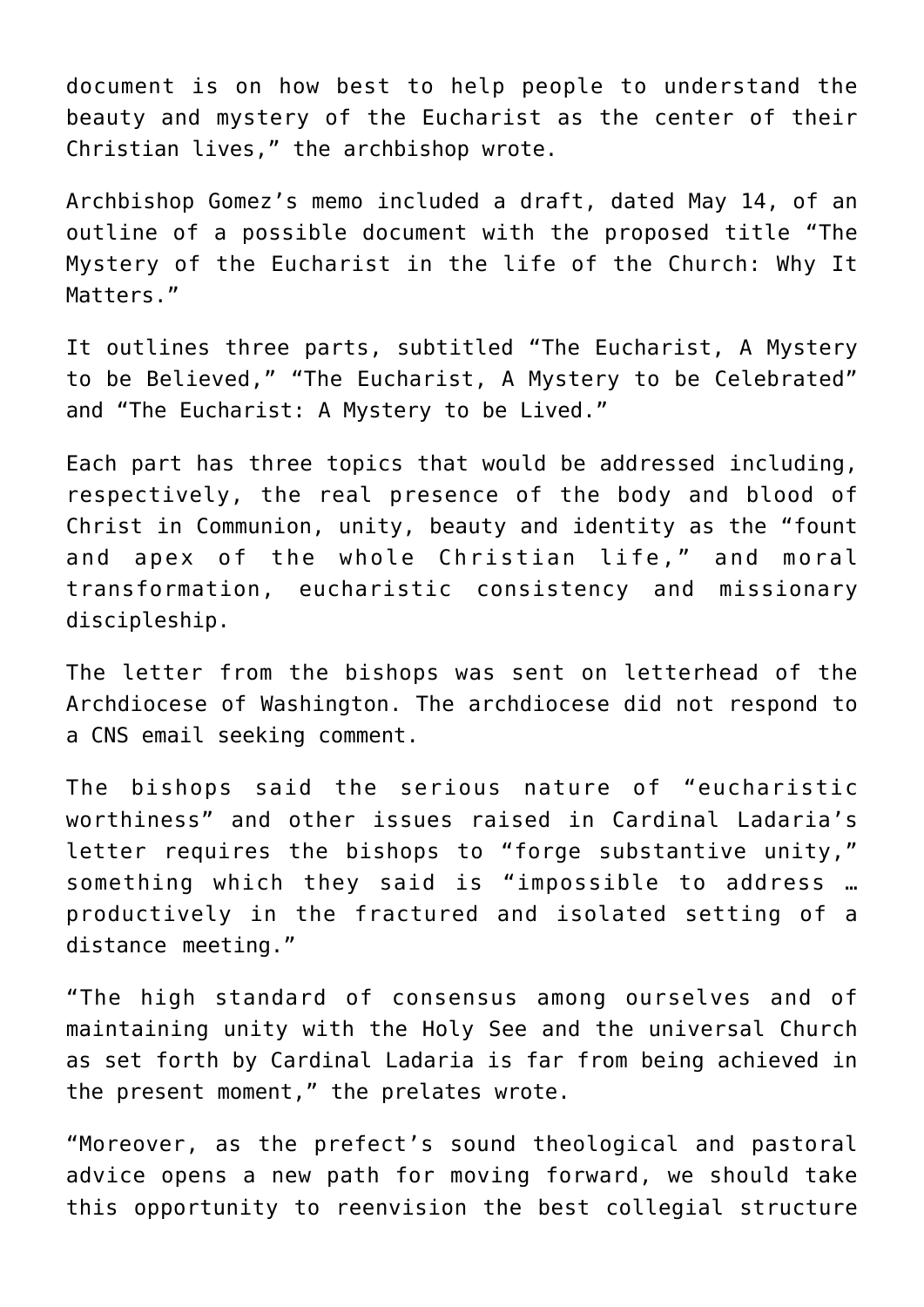for achieving that," the letter said.

Cardinal Ladaria in his letter urged the U.S. bishops to proceed with caution in their discussions about formulating a national policy "to address the situation of Catholics in public office who support legislation allowing abortion, euthanasia or other moral evils."

The cardinal also reiterated what he had said he had told several groups of U.S. bishops during their 2019-2020 "ad limina" visits, namely that "the effective development of a policy in this area requires that dialogue occurs in two stages: first among the bishops themselves, and then between bishops and Catholic pro-choice politicians within their jurisdictions."

Archbishop John C. Wester of Santa Fe, New Mexico, one of the 67 signatories of the letter to Archbishop Gomez, said the correspondence was not meant to be divisive, but was in fact "in keeping with Cardinal Ladaria's exhortation for an extended and serene dialogue."

"The letter is basically a direct response to Cardinal Ladaria's intervention," Wester told CNS May 26.

"The letter asked Archbishop Gomez to share it with the Administrative Committee. It is trying to use the processes of the conference," Archbishop Wester said, noting that the Administrative Committee must set the final agenda for the June plenary assembly.

Archbishop Wester said the letter was "meant to create unity among the bishops" in advocating for a better time to have this discussion. The June meeting will be virtual, which means that 275 bishops will be in a giant Zoom meeting, he said.

The ability to talk both formally and informally with brother bishops is "very, very constrained on Zoom," he noted. The November plenary session of the U.S. bishops' conference is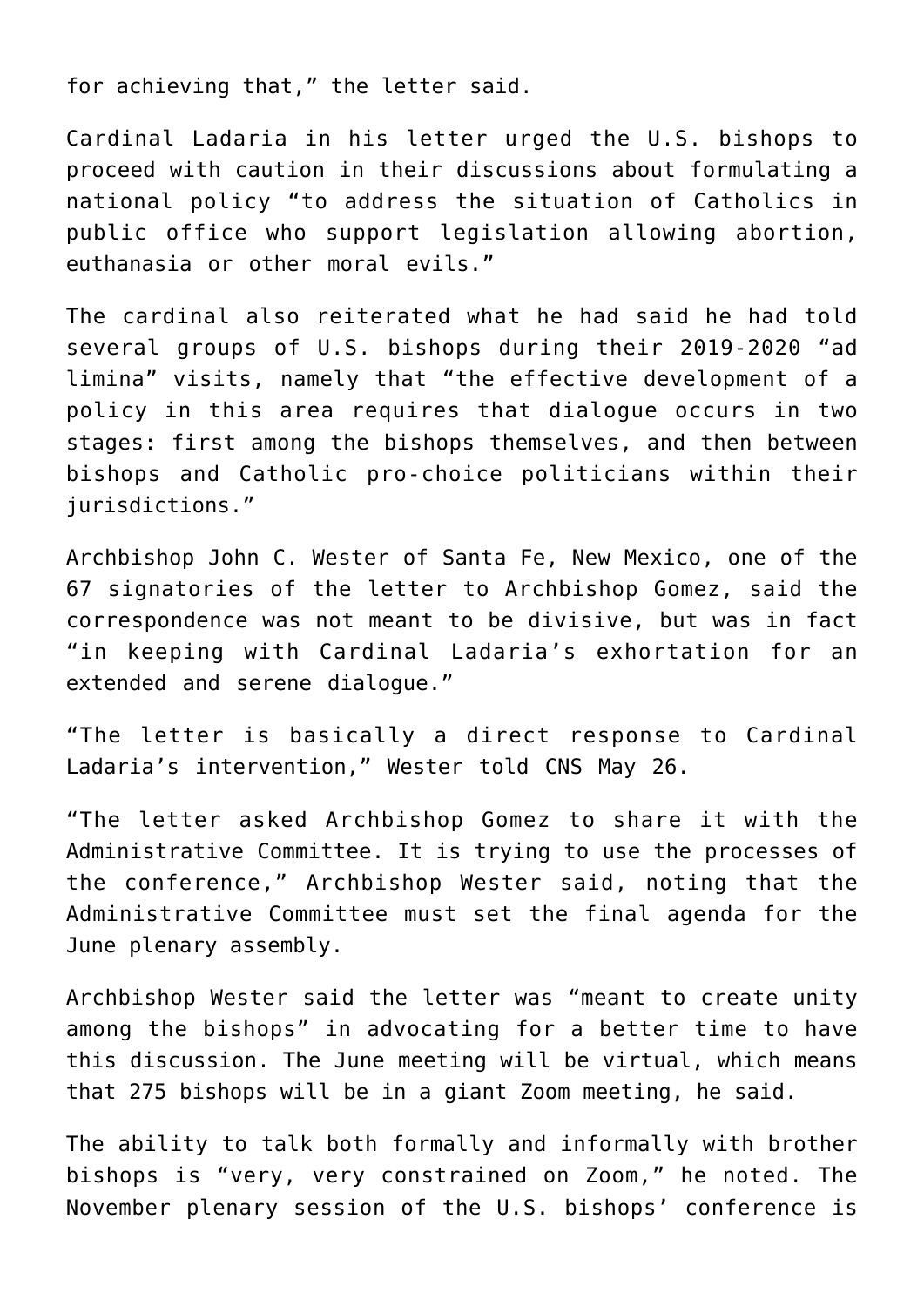likely to be in person, which Archbishop Wester thought would be more conducive for the kind of extended discussion envisioned by Cardinal Ladaria in his letter.

Meanwhile, two archbishops issued statements May 25 in support of keeping the discussion on a possible document focused on the Eucharist on the June general assembly agenda.

Archbishop Samuel J. Aquila of Denver and Archbishop Salvatore J. Cordileone of San Francisco called for work on a document on eucharistic coherence to continue and the discussion to take place during the bishops' June spring general assembly.

Archbishop Gomez has followed the correct procedures to facilitate "this critical discussion as a body of bishops," Archbishop Aquila said.

Without citing who, Archbishop Aquila said "there have been some who have misrepresented" what Cardinal Ladaria's letter said, "but it was clear from it that the USCCB's plan to discuss and debate this important issue is warranted and encouraged."

In contrast," he continued, " the publication of the letter calling for a halt to discussion at our June meeting on this vital issue risks creating an atmosphere of factionalism, rather than unity among the bishops."

Archbishop Cordileone said he was "deeply grieved by the rising public acrimony among bishops and the adoption of behind-closed-doors maneuvers to interfere with the accepted, normal agreed-upon procedures of the USCCB."

"Those who do not want to issue a document on eucharistic coherence should be open to debating the question objectively and fairly with their brother bishops, rather than attempting to derail the process," Archbishop Cordileone said.

He said he was looking forward to "serene dialogue," as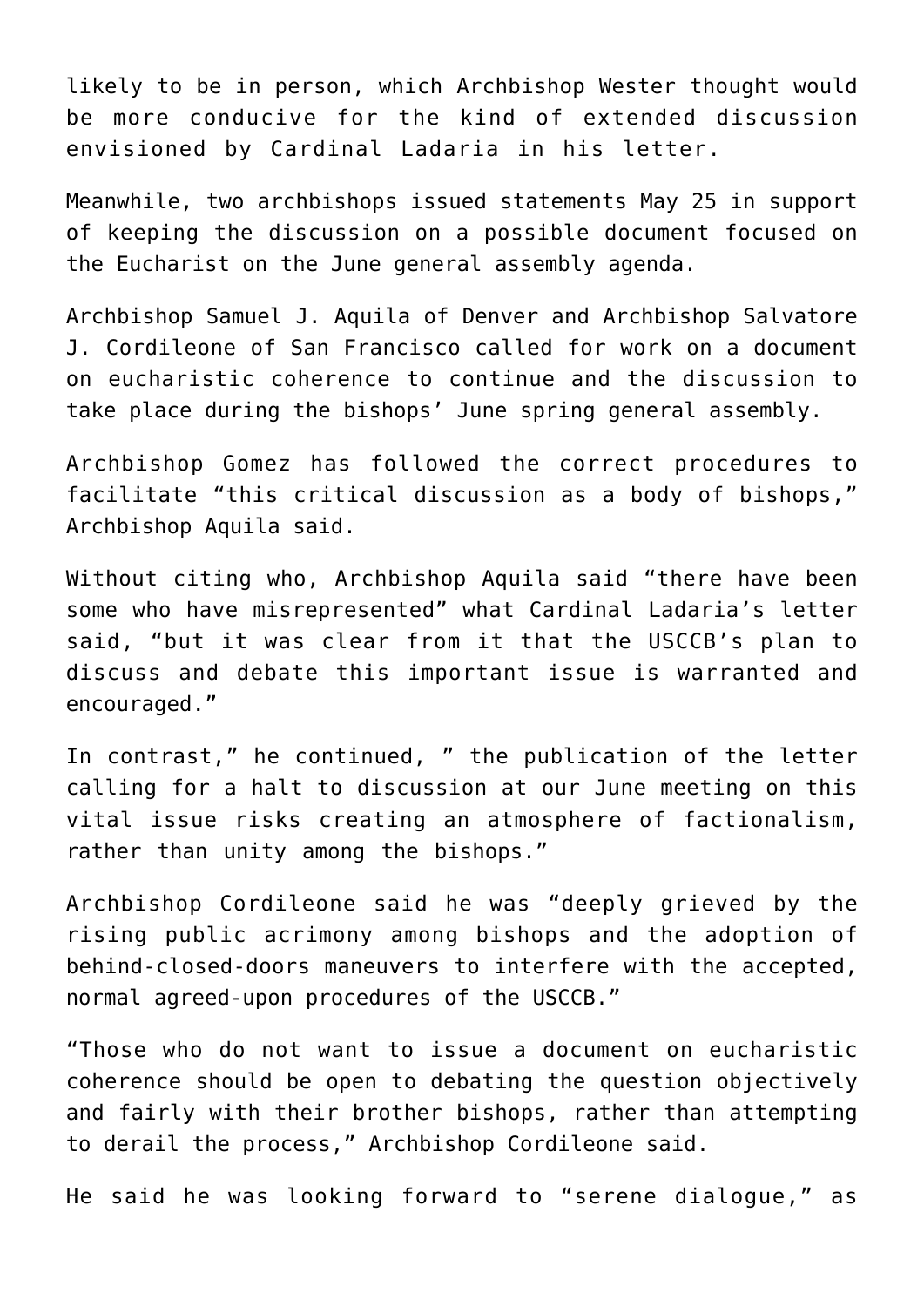Cardinal Ladaria urged in his letter, during the upcoming June general assembly "so that we may discern 'the best way forward for the Church in the United States to witness to the grave moral responsibility of Catholic public officials to protect human life at all stages."

Archbishop Cordileone issued a pastoral letter May 1 focusing on the unborn, Communion and Catholics in public life. It emphasized that "those who reject the teaching of the Church on the sanctity of human life and those who do not seek to live in accordance with that teaching should not receive the Eucharist."

In a May 26 statement, Archbishop Joseph F. Naumann of Kansas City, Kansas, the U.S. bishops' pro-life committee chairman, said he also supports Archbishop Gomez and the opportunity for the bishops to authorize the doctrine committee to prepare a draft of a "timely and much-needed document "on the meaning of the Eucharist in the life of the church."

Because of COVID-19, Catholics have been deprived of the Eucharist for a significant period of time, he said, but even before the pandemic, "there was evidence that many Catholics do not understand or believe" in the Real Presence in the Eucharist. Many people need to be re-catechized about the gift of the Eucharist. We need to foster what St. John Paul (II) termed 'eucharistic amazement.'

"In addition, we have several prominent Catholics in public life who profess to be devout Catholics while acting in a manner contrary to Catholic moral teaching and in violation of the most fundamental of human rights, the right to life," Archbishop Naumann said. "Whether intentionally or not, they are sowing seeds of confusion about Catholic teaching, especially among our young people."

He also said, "It would be a failure in our responsibility as bishops to neglect to address in a timely manner these